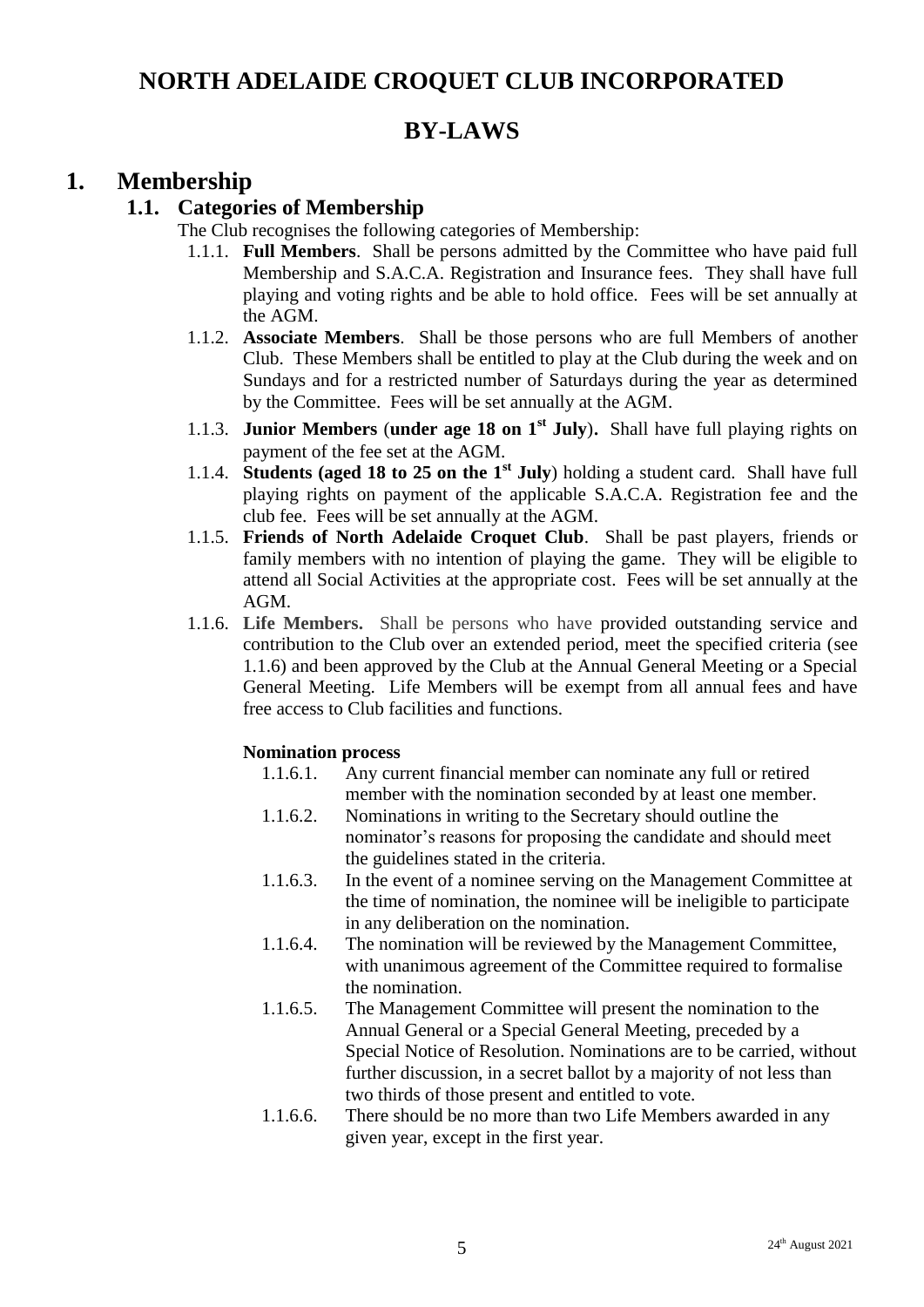#### **Criteria**

Granting Life Membership is a balancing exercise based on a combination of the following criteria (applying to North Adelaide Croquet Club, and if applicable, the previous Fitzroy and Prospect Clubs) provided as guidance. The nominee:

- 1.1.6.7. Will have demonstrated an exceptional contribution of service to the Club over an extended period of time which has had demonstrated benefit to the Club and membership.
- 1.1.6.8. Should be considered individually and on their personal attributes and achievements, and not in comparison to others.
- 1.1.6.9. Has been a Member for a total period of not less than 15 years.
- 1.1.6.10. Has served a minimum of 10 years in specific roles that contribute to the benefit of the Club – these roles may include, but not be restricted to, service on the Management Committee, committee and/or event coordinator roles, coaching/mentoring/managing, coordination of new member and social functions, and general contribution (including promotion, fund-raising and other aspects that the Committee may judge as relevant).
- 1.1.6.11. May have represented the Club with distinction in the broader croquet community and various governing bodies.
- 1.1.6.12. May have represented the Club as a player in national or international competitions.
- 1.1.6.13. Has been regarded as a role model within the club and displayed valued leadership.

### **1.2. New Members**

- 1.2.1. New Members shall be persons who are not affiliated with a recognised Croquet Club.
- 1.2.2. Prospective new Members may be offered six (6) introductory lessons on payment of a fee to be determined by the Committee.
- 1.2.3. Intending new Members shall be nominated to the Committee by two Members of the Club. Nominations shall be displayed on the Club noticeboard for at least fourteen days prior to the next Committee meeting.
- 1.2.4. Subscriptions and any other fees shall be due within six weeks of admission, otherwise Membership will lapse.

### **1.3. Subscription and other fees**

- 1.3.1. Full Membership fees may be paid in full, half-yearly, or quarterly, provided that the S.A.C.A. affiliation fee is paid with the first instalment of the Membership fee.
- 1.3.2. Only fully financial Members shall be permitted to hold office or vote at any meeting.
- 1.3.3. The Committee may admit Members for a part of the fiscal year at reduced rates calculated in quarter year multiples.
- 1.3.4. A member may request remission of fees on application to the Committee.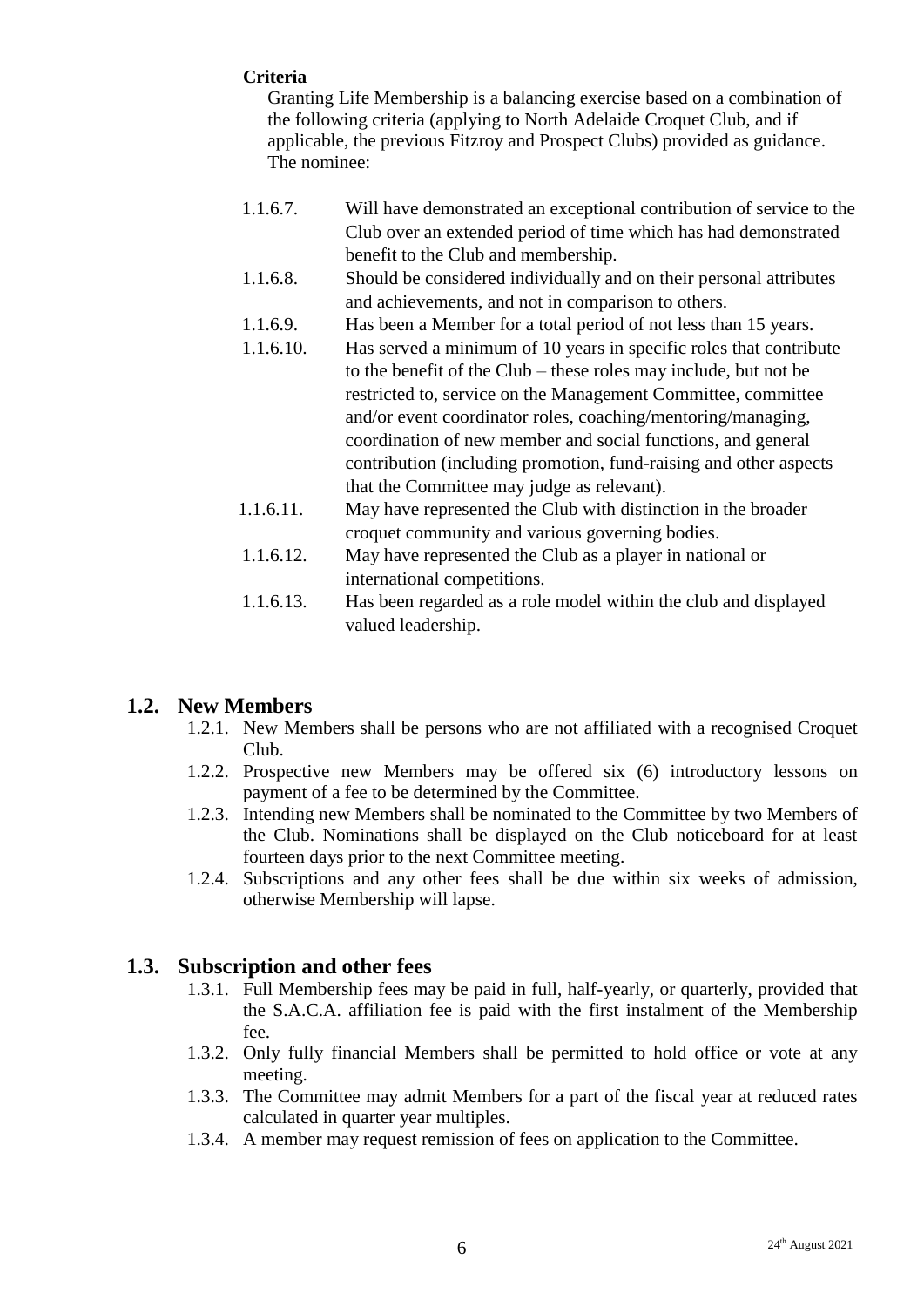## **2. Management**

The operation of the Management Committee established under clause 5 of the Constitution shall be governed by the following By-Laws

- 2.1. The Committee may co-opt Members for specific purposes and for specific periods of time**.**
- 2.2. The Secretary shall give notice to each Member of the Management Committee calling any extra Management Committee Meetings.
- 2.3. Attendance at Committee Meetings will be in person and not by proxy.
- 2.4. The Committee shall:
	- 2.4.1. Manage and supervise the finances and property of the Club: approve all expenditures made on behalf of the Club, with any two members of the Executive Committee verifying and signing all expenditure vouchers.
	- 2.4.2. Settle all disputes.
- 2.5. The committee may appoint (or disband) Sub-committees for any special work or investigation.
	- 2.5.1. Each Sub-committee may elect its own Chairperson from amongst its Members and shall maintain records of all its meetings.
	- 2.5.2. The quorum of the Sub-committees shall be a majority of its Members.
	- 2.5.3. Each Sub-committee shall report its findings to the Committee.

## **3. Duties and Responsibilities of Officers**

Nominations for office shall be in writing and lodged with Secretary at least fourteen days before the A.G.M. and displayed forthwith on the Club noticeboard. If only one nomination is received for a particular office, that person shall be declared elected. If there is more than one nomination for a position, then a secret ballot is to be undertaken. In the absence of written nominations for a particular office by the due date, nominations may be taken at the A.G.M.

#### **3.1. President**

- 3.1.1. Chairs all General and Management Committee Meetings and has a deliberative and a casting vote.
- 3.1.2. Is an ex-officio Member of all Sub-committees.
- 3.1.3. Oversees the implementation of Club policies and decisions made by General and Committee Meetings.

#### **3.2. Vice-President**

3.2.1. Assists the President and undertakes the duties of the President in the absence of the President.

#### **3.3. Secretary**

- 3.3.1. Convenes and, in collaboration with the President, prepares agendas for Club Meetings.
- 3.3.2. Records the minutes of all Club Meetings.
- 3.3.3. Attends to and records all incoming and outgoing correspondence.
- 3.3.4. Maintains a register of Club Members.
- 3.3.5. Maintains an up-to-date copy of the Club's Constitution and By-Laws.
- 3.3.6. Maintains the Club's records.
- 3.3.7. Undertakes other duties as directed by the President or Management Committee.
- 3.3.8. Reports to the Management Committee on the activities of the Assistant Secretary, Publicity and Membership Officer, Public Officer and Historian.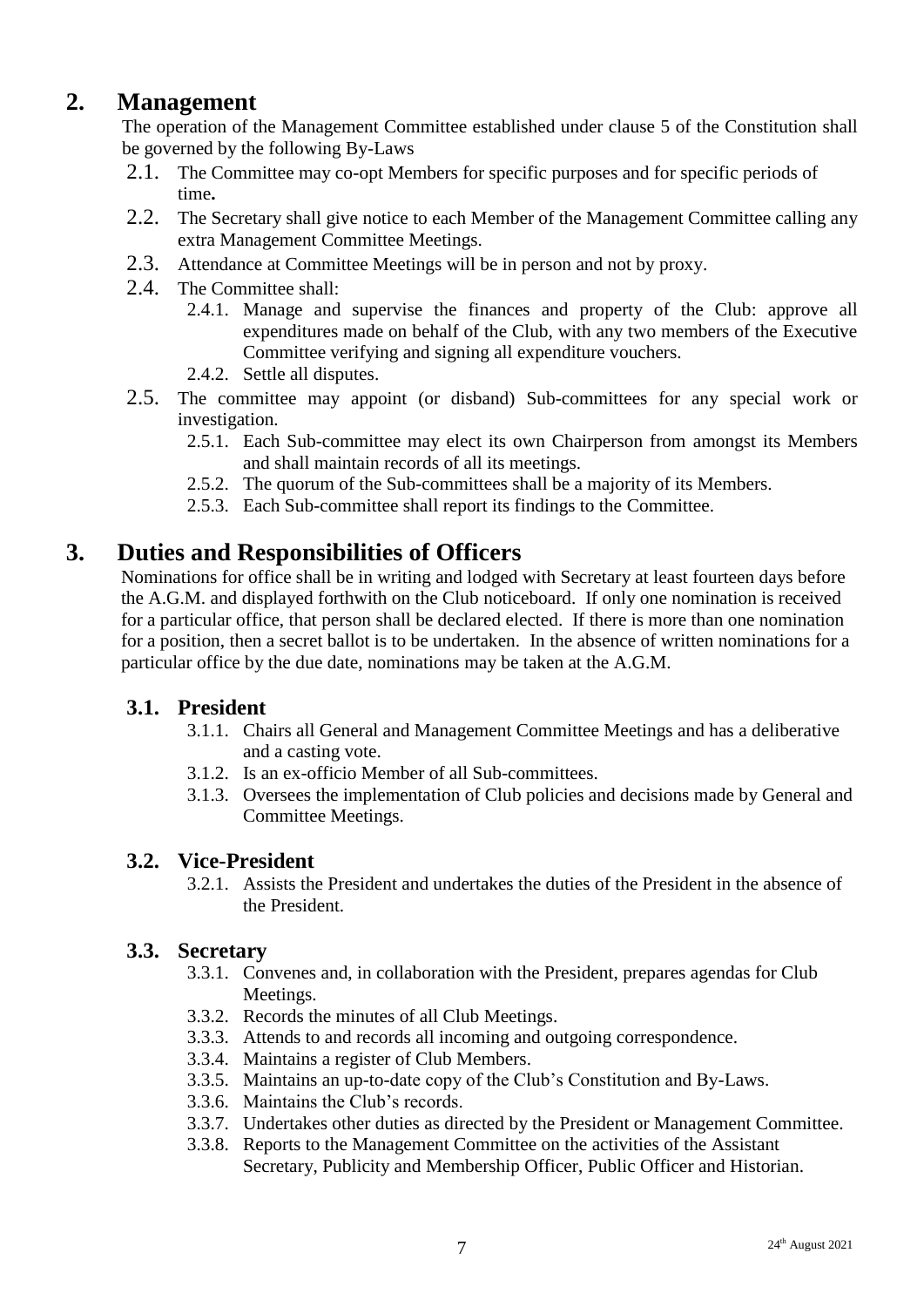### **3.4. Treasurer**

- 3.4.1. Receives and banks all monies paid to the Club and issues receipts for the same.
- 3.4.2. Pays all accounts received by the Club and approved for payment by the Management Committee.
- 3.4.3. Keeps proper books of accounts and provides reports to each Meeting of the Management Committee.
- 3.4.4. Prepares and submits financial records for annual audit.
- 3.4.5. At the A.G.M. presents an audited statement of income and expenditure and a balance sheet for the past financial year, and a forecast of income and expenditure for the coming year.
- 3.4.6. Recommends subscriptions and other fees, if any, and capital expenditure limits for the Management Committee.
- 3.4.7. Supervises and reports to the Management Committee on the activities of the Assistant Treasurer, House Manager and Bar Manager and advises them of any Management Committee decision which affects their duties and responsibilities.

### **3.5. Club Captains**

- 3.5.1. Are responsible for the format of play on Club playing days, competitions and gala days.
- 3.5.2. In consultation with the each other, make recommendations to the Committee regarding Club events.
- 3.5.3. Maintain a record of Club handicaps and make recommendations to the Committee for any changes to the handicap of any Member.
- 3.5.4. Collaborate on a Playing Sub-committee responsible for play other than those above.
- 3.5.5. Liaise with South Australian Croquet Association about numbers and levels of teams for each Association competition.
- 3.5.6. Work together for the betterment of Croquet at Club, Inter-club and State level.
- 3.5.7. Report to the Management Committee on the activities of the Vice-Captains, Club Coach(es) and Events Organiser.

#### **3.6. Grounds Manager**

- 3.6.1. Is responsible for the provision and implementation of a lawn maintenance programme.
- 3.6.2. Responsible for maintenance of Club equipment.
- 3.6.3. Responsible for the direction of the Greenkeeper.
- 3.6.4. Responsible for organising Club working bees.
- 3.6.5. Responsible for the position of courts and hoops.

#### **3.7. Floor Members**

- 3.7.1. Act as the conduit for presenting matters raised by Club Members to the Committee.
- 3.7.2. Assist with the planning and conduct of special events.
- 3.7.3. Participate in the planning and discussions at Management Committee meetings.
- 3.7.4. Report to the Management Committee on the activities of the Social Convenor.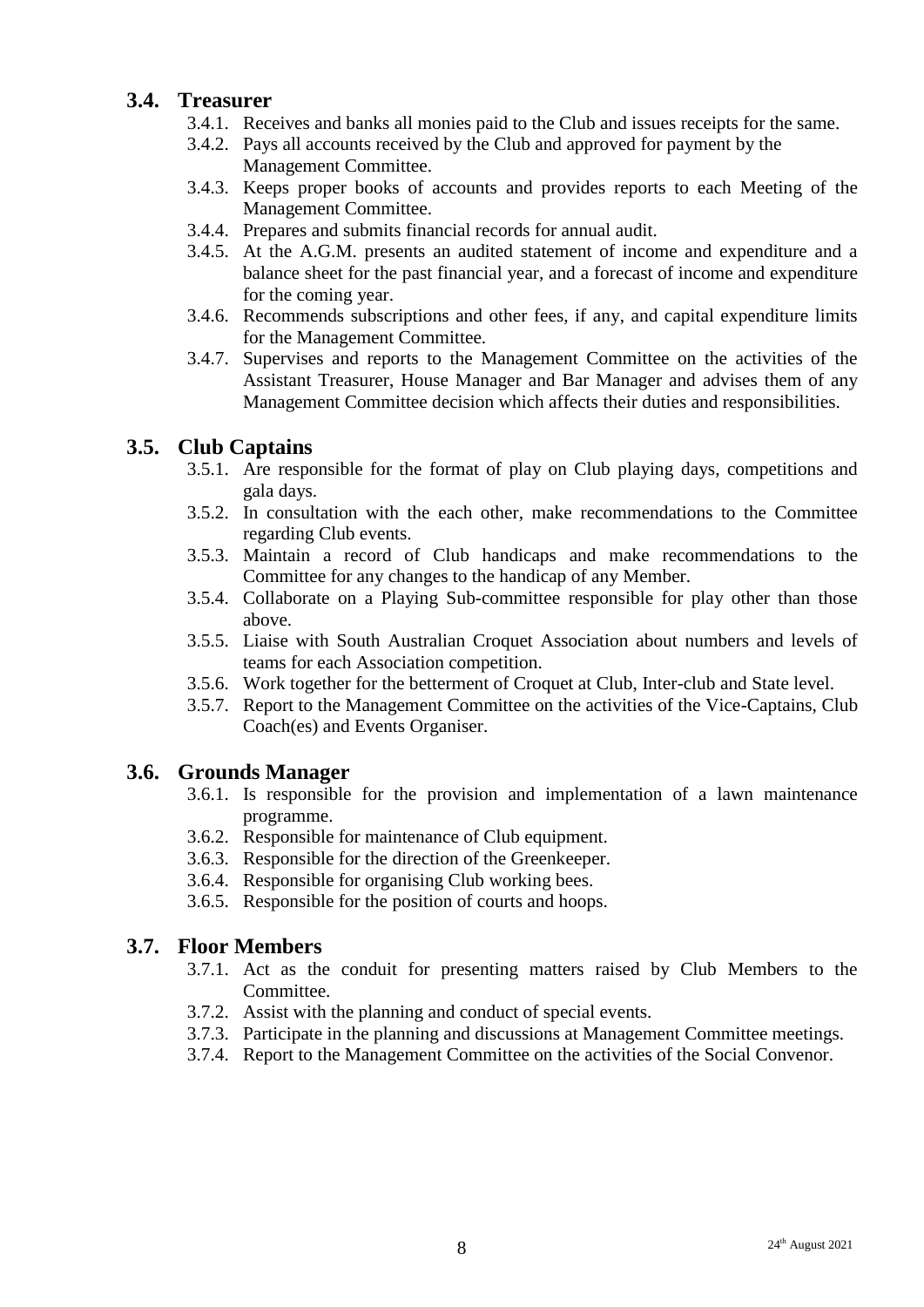# **4. Members with Special Duties**

#### **4.1. Assistant Secretary** (optional)

- 4.1.1. Provides assistance to the Secretary as required.
- 4.1.2. Undertakes specific duties as directed by the Management Committee.
- 4.1.3. Reports to the Management Committee through the Secretary.

#### **4.2. Assistant Treasurer** (optional)

- 4.2.1. Provides assistance to the Treasurer as required.
- 4.2.2. Undertakes specific duties as directed by the Management Committee.
- 4.2.3. Reports to the Management Committee through the Treasurer.

#### **4.3. Social Convenor**

- 4.3.1. Recommends social events and activities.
- 4.3.2. Organises Club social events.
- 4.3.3. Reports to the Management Committee through the Floor Members.

### **4.4. Publicity and Membership Officer**

- 4.4.1. Arranges media releases and general publicity of the Club, its Members and their activities and achievements.
- 4.4.2. Arranges promotional material for publication and circulation with a view to attracting members.
- 4.4.3. Organises Membership Drives.
- 4.4.4. Seeks sponsorship and marketing avenues.
- 4.4.5. Reports to the Management Committee through the Secretary.

#### **4.5. Club Coach(es)**

- 4.5.1. In consultation with the Club Captains and Vice-Captains, organises instruction classes for beginners.
- 4.5.2. Organises coaching sessions for players of all levels, if necessary using the skills of top players.
- 4.5.3. Organises sessions on the laws/rules using qualified Referees. All of the above activities should be undertaken in accordance with procedures approved by the S.A.C.A. Coaching and Referees Committees.
- 4.5.4. Reports to the Management Committee through the President or Club Captain(s).

#### **4.6. Public Officer**

- 4.6.1. Is appointed for an indefinite period and confirmed in office at each A.G.M.
- 4.6.2. Is the holder of the Club Seal.
- 4.6.3. Ensures all agreements and actions taken by the Club will comply with the conditions set out in the Associations Incorporation Act.
- 4.6.4. Reports to the Management Committee through the Secretary.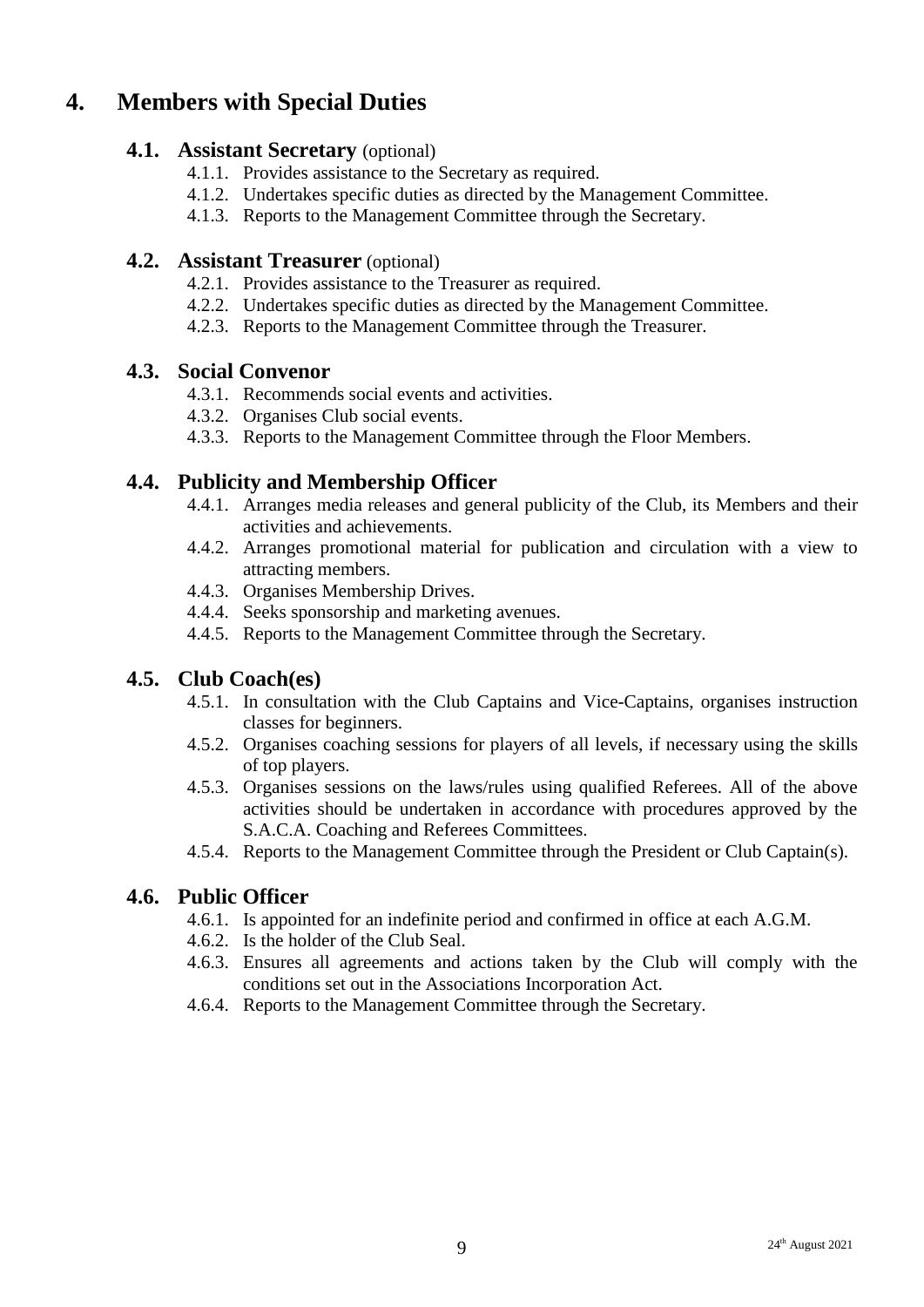### **4.7. House Manager**

- 4.7.1. Supervises the condition and furnishing of the Club House.
- 4.7.2. Attends to minor household matters requiring attention.
- 4.7.3. Ensures proper cleaning of the premises, refrigerators, cupboards etc.
- 4.7.4. Ensures adequate supplies of catering and cleaning requisites.
- 4.7.5. Ensures that there is compliance with all Government Occupational, Health and Safety Regulations.
- 4.7.6. Reports to the Management Committee through the Treasurer.

### **4.8. Historian**

- 4.8.1. Develops and maintains a record of all Club activities including social activities special croquet activities, tournaments and individual Club Member achievements.
- 4.8.2. Arranges for the recording and display of all photographs and media releases.
- 4.8.3. Reports to the Management Committee through the Secretary.

#### **4.9. Vice-Captains**

4.9.1. The Committee shall appoint such Vice-Captains as are required by the Club Captains to assist them in undertaking their responsibilities.

#### **4.10. Bar Manager**

- 4.10.1. Organises, maintains, promotes and manages the Bar Facility on behalf of the Club.
- 4.10.2. In consultation with the Management Committee and social members, supports both club and external activities.
- 4.10.3. Reports to the Management Committee through the Treasurer.

#### **4.11. Events Organiser**

- 4.11.1. In consultation with the Club Captains and Vice Captains, organises club croquet events.
- 4.11.2. Arranges, prepares and devises paperwork for running of events.
- 4.11.3. Organises and records information of participants, their achievements and awards.
- 4.11.4. Reports to the Committee through appropriate Club Captain.

### **5. Colours**

5.1. The Colours of the Club are navy-blue, gold, red and white.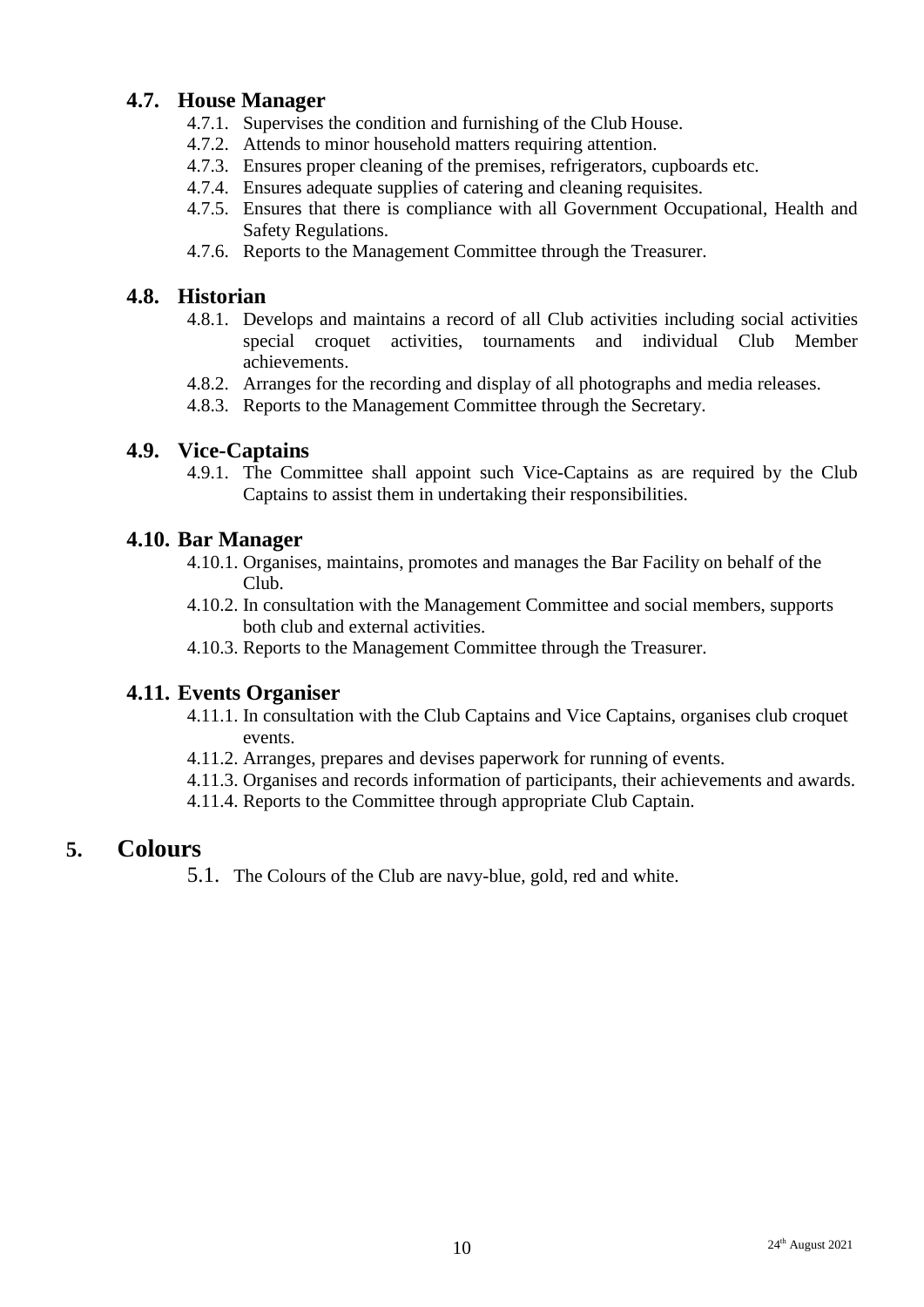# INDEX

### **A**

| Assistant Secretary – Responsibilities9 |  |
|-----------------------------------------|--|
|                                         |  |
|                                         |  |
|                                         |  |
|                                         |  |
|                                         |  |
|                                         |  |

# **B**

| Bank Authorised Signatories4 |  |
|------------------------------|--|
|                              |  |

## **C**

# **D**

| Duties and Responsibilities of Officers7 |
|------------------------------------------|

# **E**

# **F**

| Floor Members – Term of Office3 |  |
|---------------------------------|--|
|                                 |  |
|                                 |  |
|                                 |  |

# **G**

| Granting of Membership Class1 |  |
|-------------------------------|--|
|                               |  |

## **H**

| House Manager – Responsibilities10 |  |
|------------------------------------|--|

# **I**

|--|

# **J**

|--|--|

## **M**

| Management Committee - Attendance at     |  |
|------------------------------------------|--|
|                                          |  |
| Management Committee $-$ Casual Vacancy2 |  |
| Management Committee – Initial Term of   |  |
|                                          |  |
| Management Committee Members2            |  |
| Management Committee - Nomination7       |  |
| Management Committee – Responsibilities7 |  |
| Management Committee – Term of Office3   |  |
|                                          |  |
| Membership Sub-committees – Ceasing7     |  |

# **N**

| New Members - Membership Class1 |  |
|---------------------------------|--|
|                                 |  |

### **O**

## **P**

# **Q**